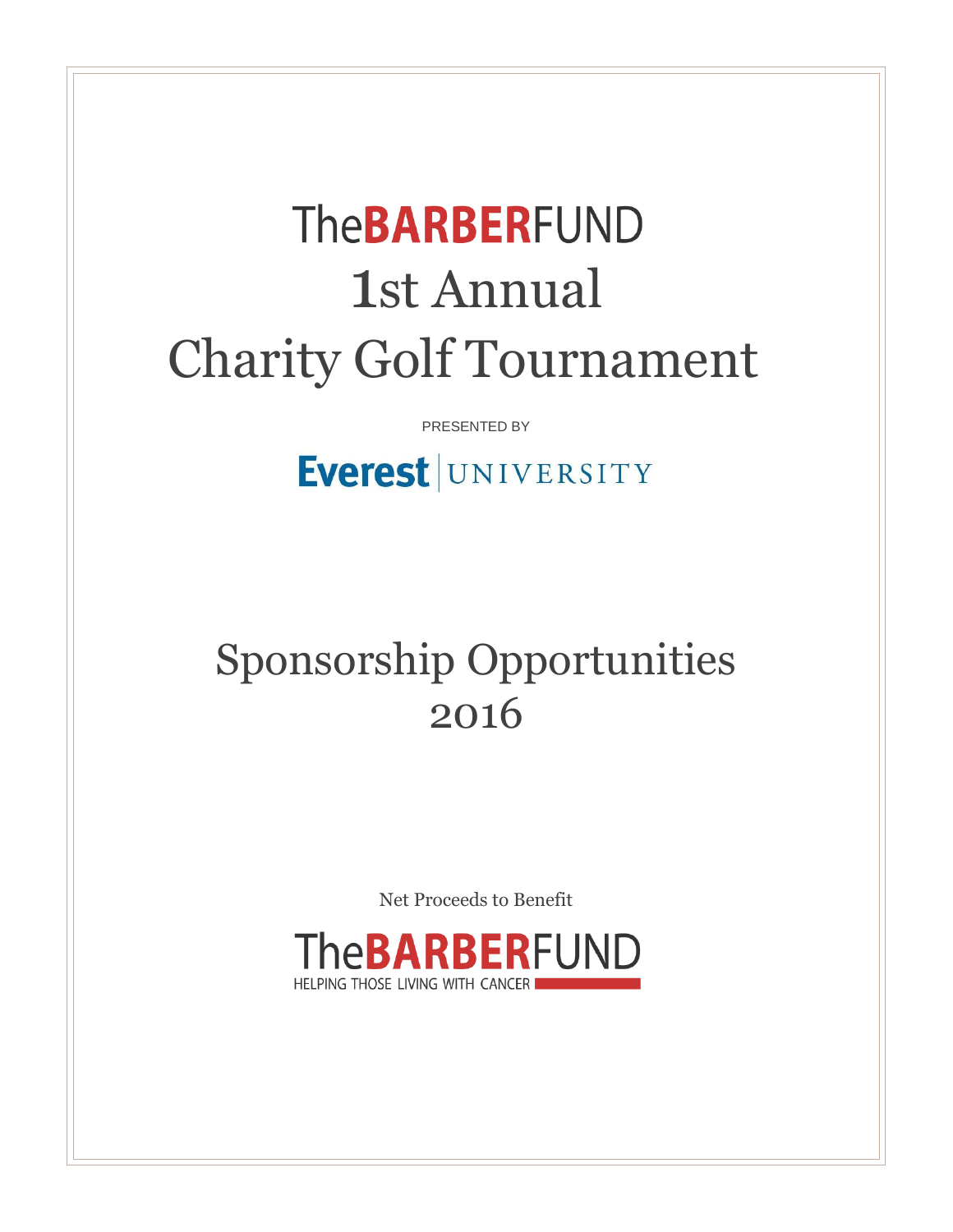### **eBARBERFUND** HELPING THOSE LIVING WITH CANCER

#### **About Us**

The Barber Fund is a small, grassroots 501(c)3 organization, established in 2014. Our mission is to HELP THOSE LIVING WITH CANCER.

The Barber Fund is proud to have helped men, women and children with cancers varying from Ovarian Cancer, another Sinonasal Carcinoma (very rare), Colon, Lymphoma and Neuroblastoma. We have paid mortgages, power bills, medical bills, phone bills, purchased groceries, chaperoned appointments, helped care for anim als and so m uch m ore.

#### **John "Tw eeka" Barber**



The Barber Fund was Co-Founded by the late John "Tweeka" Barber while fighting a form of Cancer called Sinonasal Carcinom a. Sadly, John lost his battle in 2011, a year after of rigorous treatment including many rounds of Chemotherapy and Radiation. John may have lost his battle but today his legacy

lives on. John touched m any lives as an entertainer, philanthropist and a pillar in the Orlando Comm unity. So in true "TW EEKA" fashion, he wanted to create som ething that would keep his spirit alive, THE BARBER FUND, Helping Those Living with Cancer.

Not only do we help our recipients and their loved ones celebrate life and give them the support they need while on their cancer journey but we also strive to bring joy and unity to our community. We call this the ONE LOVE MOVEMENT, an unprecedented,



comm unity-wide effort devoted to standing together as one to m ake a difference! Join the One Love movement to become a part of something truly inspirational.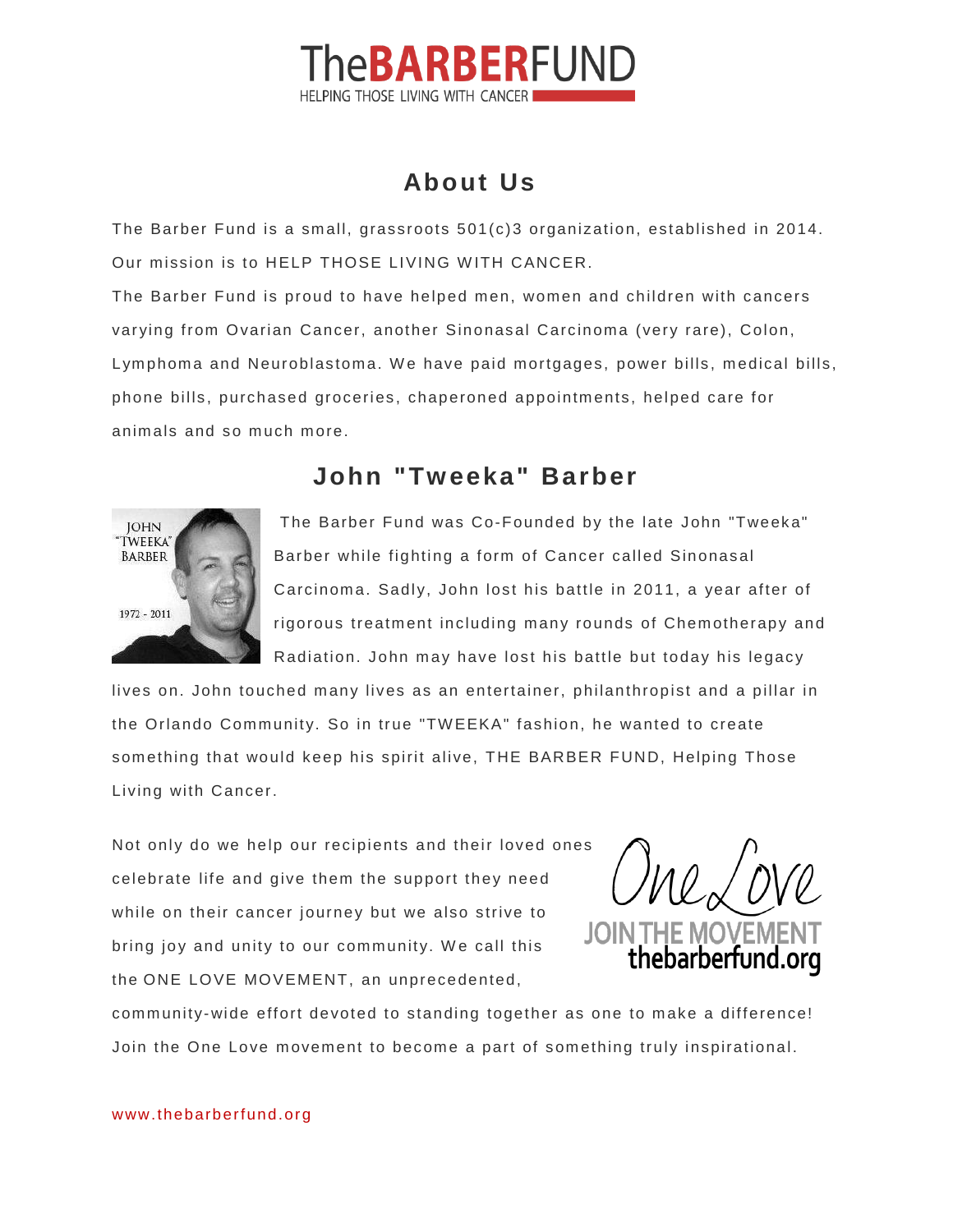

Registration: 6:45am Foursome: \$450

Shotgun Start: 8:00am *Player registration includes:* Lunch: End of Round *Cart/Green Fees and Lunch*

Competitions, Entertainment, and So Much More!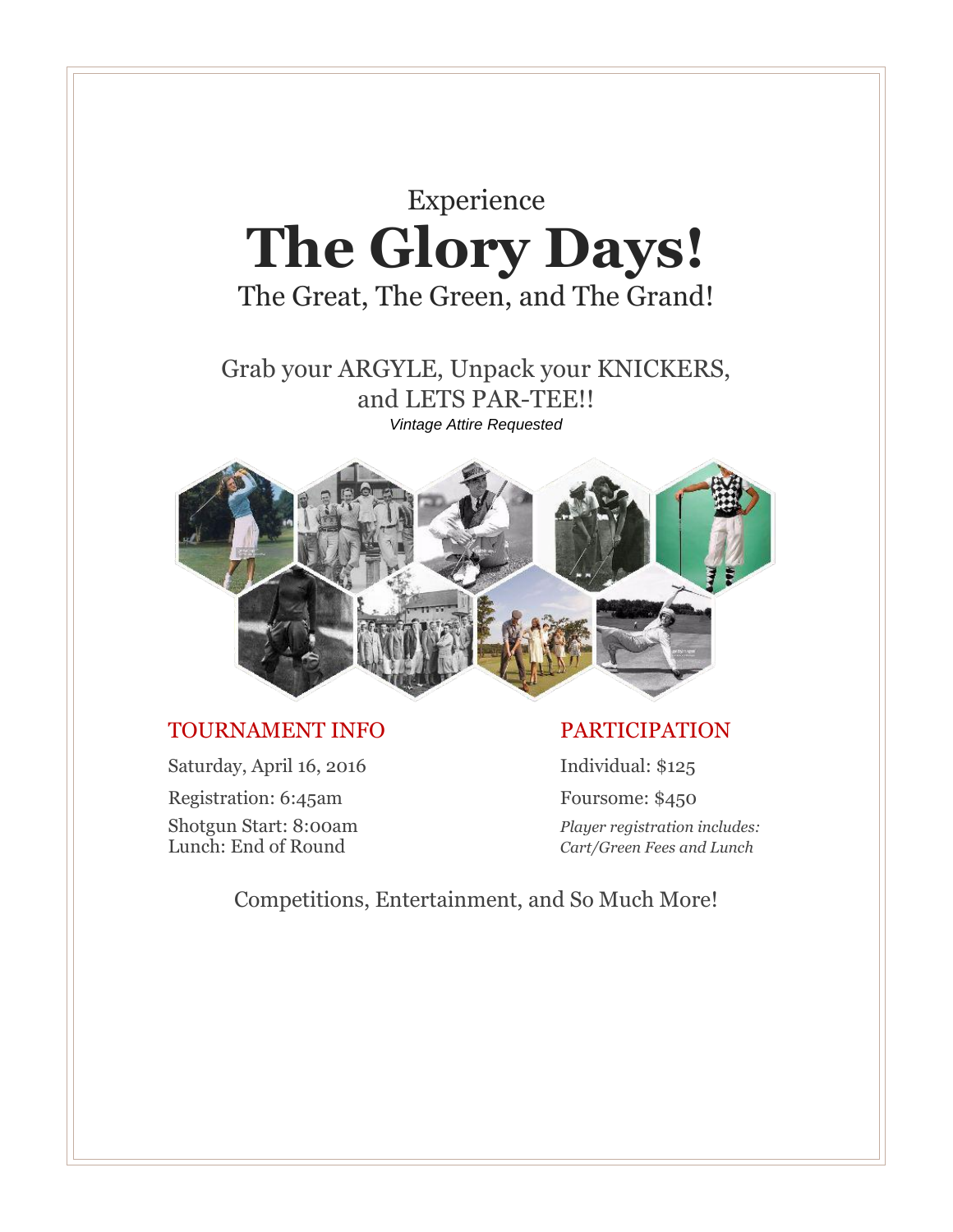## Sponsorship Packages

Please visit [www.thebarberfund.org](http://www.thebarbefund.org/) to purchase your sponsor package! Any questions about event sponsorship, please contact: Dixie Todd at VP@TheBarberFund.org or (321) 436-1711 *Sponsor Deadline is March 19, 2016*

#### EXCLUSIVE SPONSORSHIPS

## The "Bobby Jones" - \$3,000 (Limited to One)

- Listed as Tournament Title Sponsor:
	- o Tournament Flyer
	- o Tournament Banners
	- o Registration Materials
	- o Tournament Program (Full Page Ad)
	- o Signage (logo) on the First and Last Tee
	- o Sponsor of the Hole-in-One Competition
	- o Mention in all Public Service Announcements
	- o Your Logo on All Golf Carts
	- o Tournament Web Site
		- Name & Logo on the Web Site Home Page
		- Name & Logo displayed on "Key Sponsor's Showcase"
			- page with Link to Sponsor's Web Site
- Corporate Clinic (Up to 20 Participants)
- Two (2) Foursome with Carts
- Recognition at the Luncheon (Verbal and Visual)
- Luncheon for Eight (8) Guests
- Your logo on the Thank You video prominently displayed at *The [Venue](http://www.thevenueorlando.com/)* for the duration leading to the event and thru the *[Orlando](http://www.orlandofringe.org/) Fringe Festival*

## The "Babe Zaharias" - \$1,500 (Limited to Three)

- Four (4) Free Rounds of Golf
- Four (4) Banner Displays on the Course (Provided by You)
- One (1) Foursome with Cart
- Luncheon for Four (4) Guests
- 1/2 Page Ad in Tournament Program
- Recognition at the Luncheon (Verbal and Visual)
- Logo in Tournament Program (Sponsors Page)
- Logo on All Promotional Material & Ads (2nd Position)
- Logo on the Web Site with Link
- Your logo on the Thank You video prominently displayed at [The Venue fo](http://www.thevenueorlando.com/)r the duration leading to the event and thru th[e Orlando Fringe Festival](http://www.orlandofringe.org/).







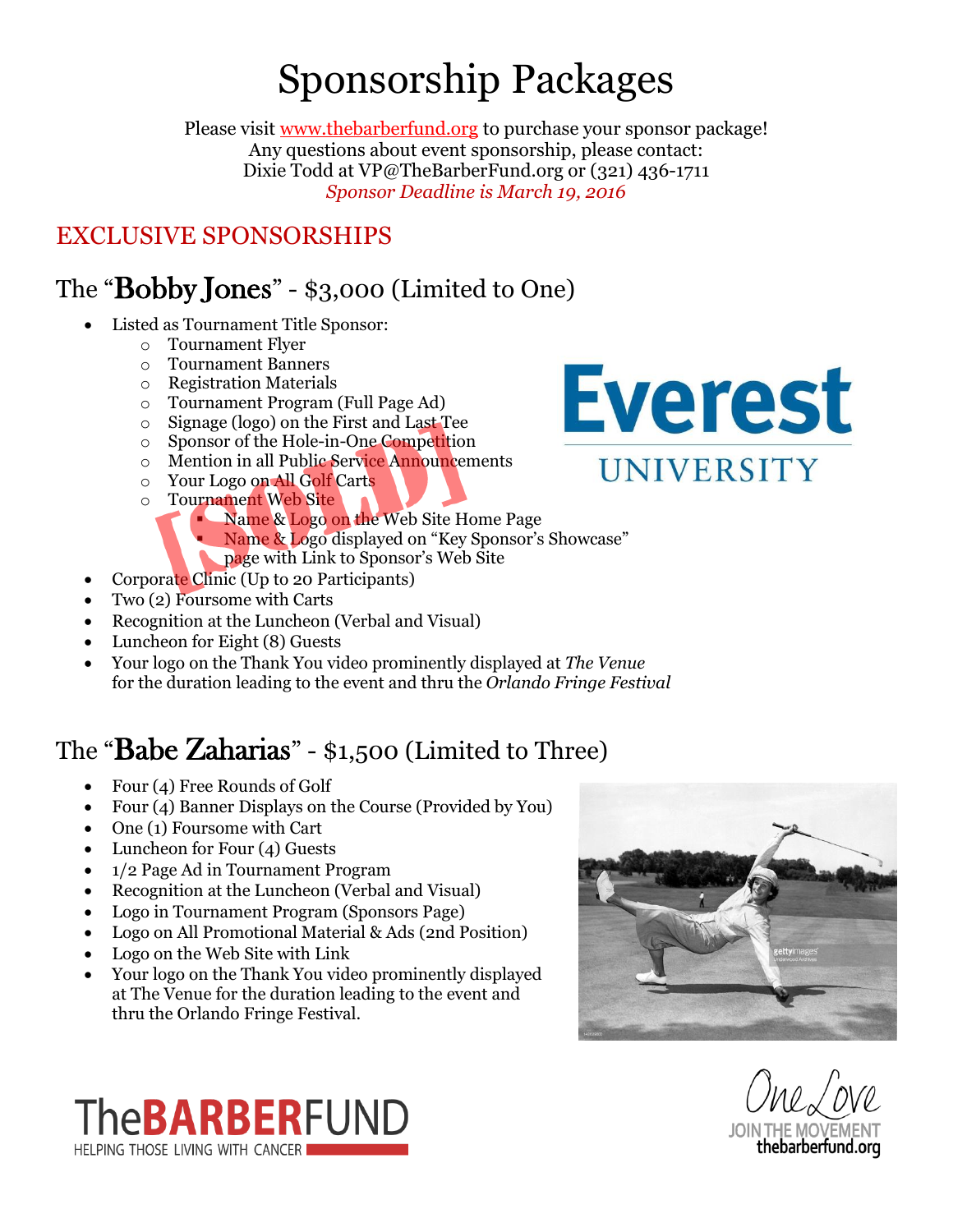## The "Sam Snead" - \$1,000 (Limited to Five)

- Four (4) Free Rounds of Golf
- Two (2) Banner Displays on the Course (Provided by You)
- One (1) Foursome with Cart
- Luncheon for Four (4) Guests
- 1/4 Page Ad in Tournament Program
- Recognition at the Luncheon (Verbal and Visual)
- Logo in Tournament Program (Sponsors Page)
- Logo on All Promotional Material & Ads (3<sup>rd</sup> Position)
- Logo on the Web Site with Link
- Your logo on the Thank You video prominently displayed at *The [Venue](http://www.thevenueorlando.com/)* for the duration leading to the event and thru the *[Orlando](http://www.orlandofringe.org/) Fringe Festival*.



## The "Walter Hagen" - \$750 (Limited to Ten)

- One (1) Foursome with Cart
- Luncheon for Four (4) Guests
- 1/8 Page Ad in Tournament Program
- Recognition at the Luncheon (Verbal and Visual)
- Logo in Tournament Program (Sponsors Page)
- Logo on All Promotional Material & Ads  $(4<sup>th</sup> Position)$
- Logo on the Web Site with Link
- Your logo on the Thank You video prominently displayed at *The [Venue](http://www.thevenueorlando.com/)* for the duration leading to the event and thru the *[Orlando](http://www.orlandofringe.org/) Fringe Festival*.







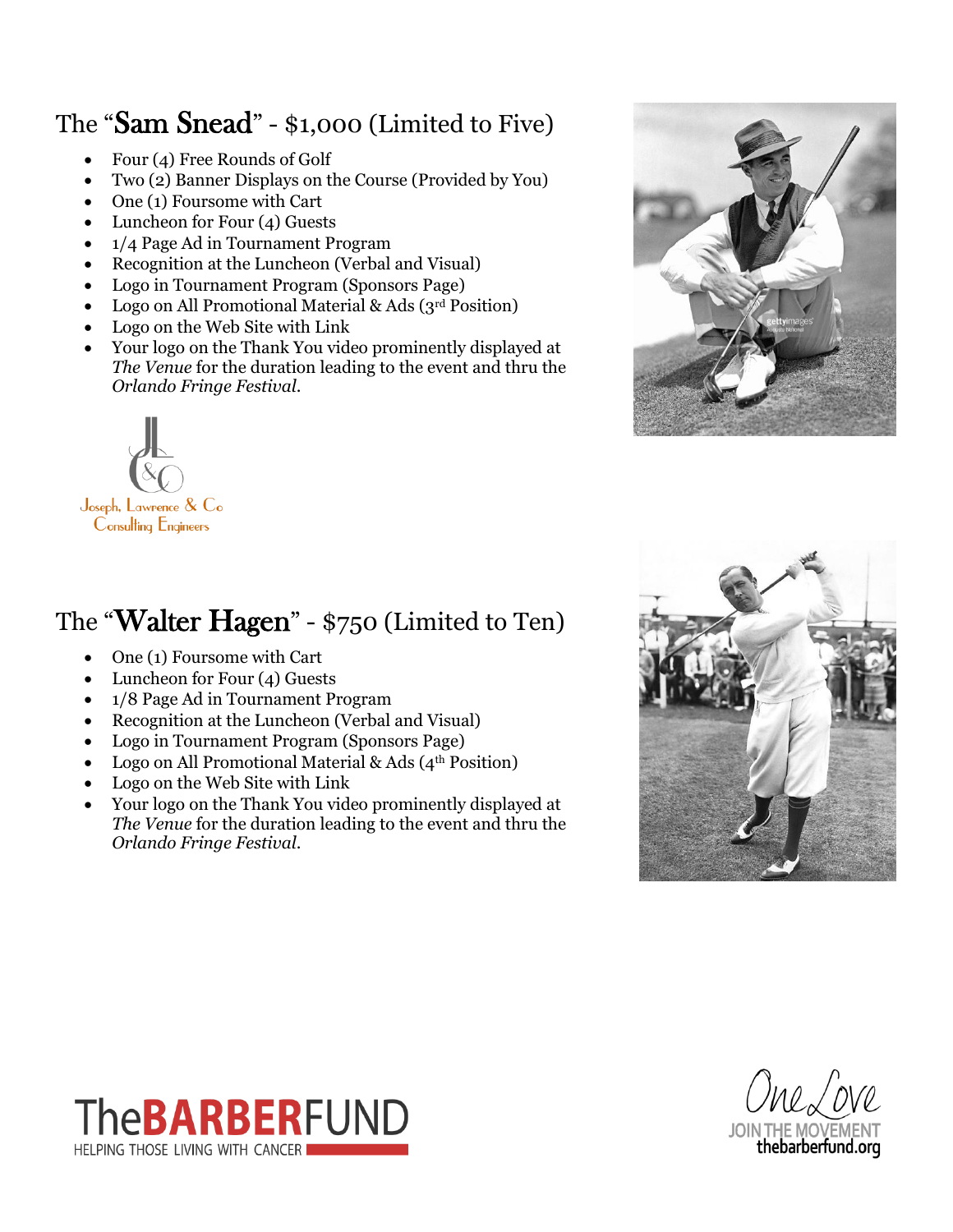### SPECIAL SPONSORSHIPS

#### Beverage Cart Sponsor – IN KIND (Limited to Three)

- Logo at All the Bars (Bars Kindly Provided by….)
- Bartenders and bar backs will be wearing your company shirts (Provided by You)
- One (1) Foursome with Cart
- Luncheon for Four (4) Guests
- 1/2 Page Ad in Tournament Program
- Recognition at the Luncheon (Verbal and Visual)
- Logo in Tournament Program (Sponsors Page)
- Logo on All Promotional Material & Ads  $(4<sup>th</sup> Position)$
- Logo on the Web Site with Link
- Your logo on the Thank You video prominently displayed at *The [Venue](http://www.thevenueorlando.com/)* for the duration leading to the event and thru the *[Orlando](http://www.orlandofringe.org/) Fringe Festival*.

#### "The LOO" Sponsor - \$250 (Limited to Two)

*Place your ad at the hole used the most! For additional information, contact Dixie at VP@TheBarberFund.org*

- Sponsor Booth at Restroom Area (Provided by You)
- Logo Displayed at One (1) Hole
- Logo in Tournament Program (Sponsors Page)
- Logo on the Web Site with Link

#### Hole Sponsor - \$300 (Limited to Sixteen)

- Sponsor Booth at One (1) Hole (Provided by You)
- Logo Displayed at One (1) Hole
- Logo in Tournament Program (Sponsors Page)
- Logo on the Web Site with Link

#### "In Memory of" Sponsor - \$100 (Unlimited)

*A great way to* spread a message of love or remember a lost love one*!*

1/8 Page Ad in Tournament Program to spread your message.

Please visit www.thebarberfund.org to purchase your sponsor package! *Sponsor Deadline is March 19, 2016*

Any questions about event sponsorship, please contact: **Dixie Todd** at **VP@TheBarberFund.org** or **(321) 436-1711**





The Hammeredi



**JOIN** thebarberfund.org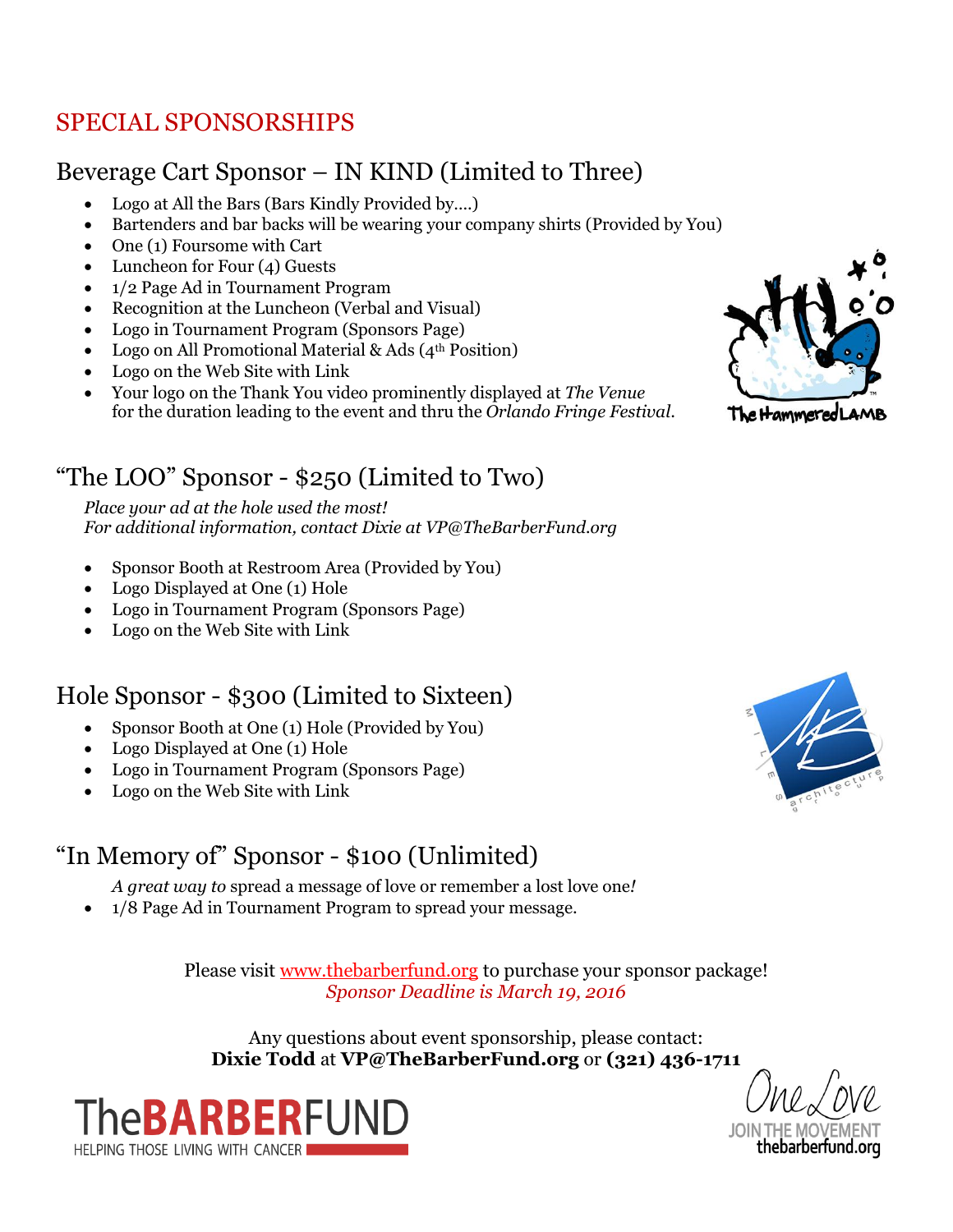## We understand that not everyone is interested in playing but that doesn't mean you have to miss out on all the fun. **Be A Volunteer!**

Sign Up Online at [www.TheBarberFund.org](http://www.thebarberfund.org/) or Contact: Michelle Binkewicz at Volunteer@TheBarberFund.org or (407) 765-9659

## **Additional Contact Information**

**Main Event**

Tammy Humphrey at Volunteer@TheBarberFund.org or (407) 375-3746

**Sponsorship Opportunities**

Dixie Todd at VP@TheBarberFund.org or (321) 436-1711